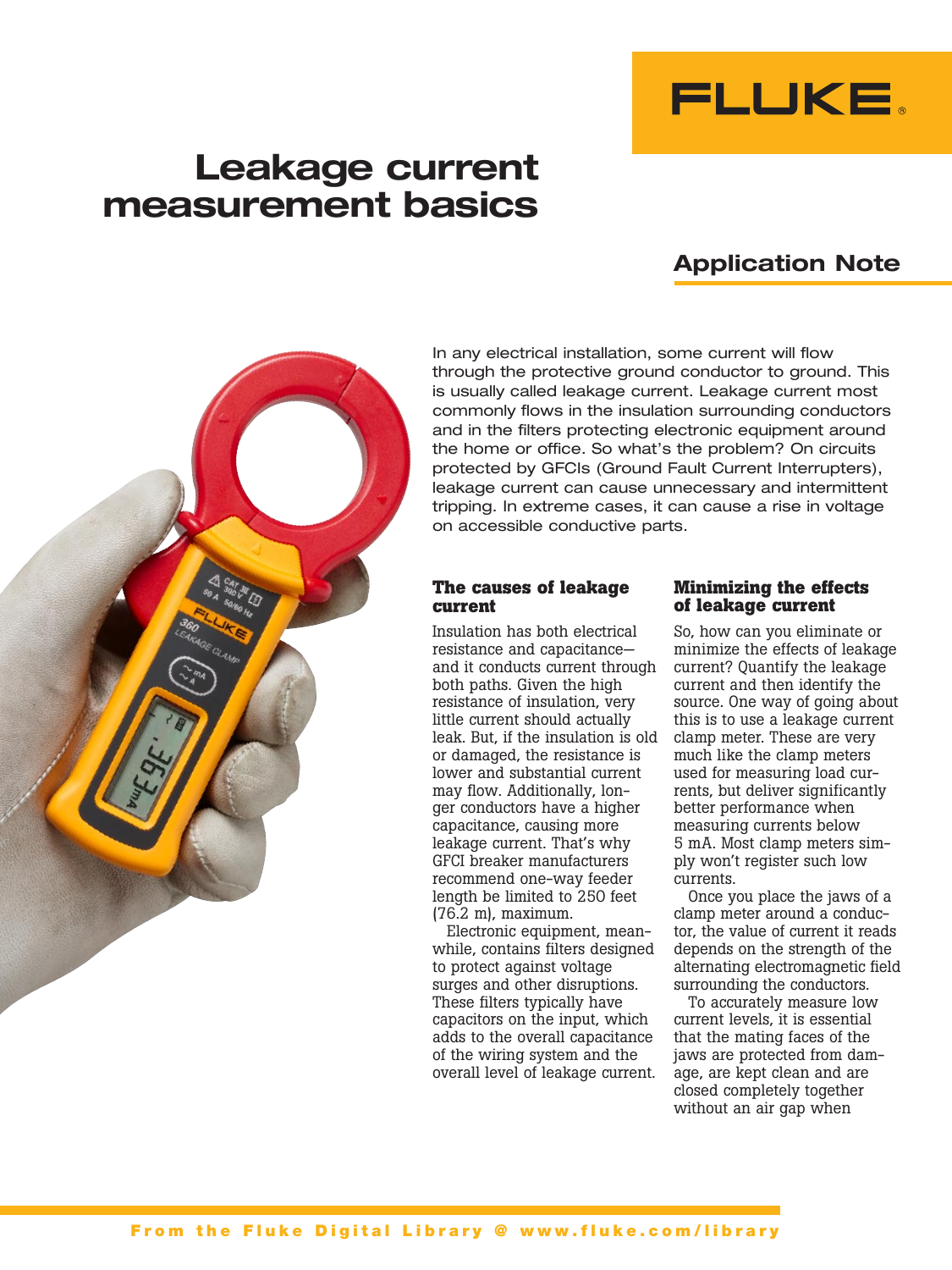





testing. Avoid twisting the jaws of the clamp meter as this can cause erroneous measurements.

The clamp meter detects the magnetic field surrounding conductors such as a single core cable, a wire armor cable, a water pipe, etc.; or the paired phase and neutral conductors of a single-phase circuit; or all live conductors (3-wire or 4 wire) of a three-phase circuit (like a GFCI or residual current device).

When testing the grouped live conductors of a circuit, the magnetic fields produced by the load currents cancel each other out. Any imbalance current comes from leakage from the conductors to ground or elsewhere. To measure this current, a leakage clamp meter should be able to read less than  $0.1 \text{ mA}$ 

For example, taking a measurement on a 240 V ac circuit, with all loads disconnected, might result in a value of 0.02 mA (20 μA) leakage. This value represents an insulation impedance of:

#### **240 V / (20 x 10-6) = 12 M**Ω**. (Ohms Law R=V/I)**

If you conducted an insulation test on a circuit that was powered down, the result would be in the region of 50 M $\Omega$  or more. This is because the insulation tester uses a dc voltage for testing, which does not take the capacitive effect into consideration. The insulation impedance value is the actual value that exists under normal operating conditions.

If you measured the same circuit loaded with office equipment (PCs, monitors, copiers, etc.), the result would be significantly different due to the capacitance of the input filters on these devices. When many pieces of equipment are operating on a circuit, the effect will be cumulative; that is, the leakage current will be higher and could well be in the order of milliamps. Adding new pieces of equipment to a circuit protected by a GFCI could trip the GFCI. And because the amount of leakage current varies depending on how the equipment is operating, the GFCI may trip randomly. Such intermittent problems can be difficult to diagnose.

A clamp meter will detect and measure a wide range of alternating or changing currents passing through a conductor under test. When telecommunications equipment is present, the value of leakage indicated by a clamp meter may be considerably more than that resulting from insulation impedance at 60 Hz. This is because telecommunications equipment typically incorporates filters that produce functional grounding currents and other equipment that produces harmonics, etc. You can only measure the characteristic leakage at 60 Hz by using a clamp meter that incorporates a

narrow band-pass filter for removing currents at other frequencies.

#### **Measurement of leakage current to ground**

When the load is connected (switched on), the leakage current measured includes leakage in load equipment. If the leakage is acceptably low with the load connected, then circuit wiring leakage is even lower. If circuit wiring leakage alone is required, disconnect (switch off) the load.



**Test single-phase circuits** by clamping the phase and neutral conductor. The measured value will be any current flowing to ground. (See Figure 1)



Figure 2

**Test three-phase circuits** by clamping around all threephase conductors. If a neutral is present, it should be clamped